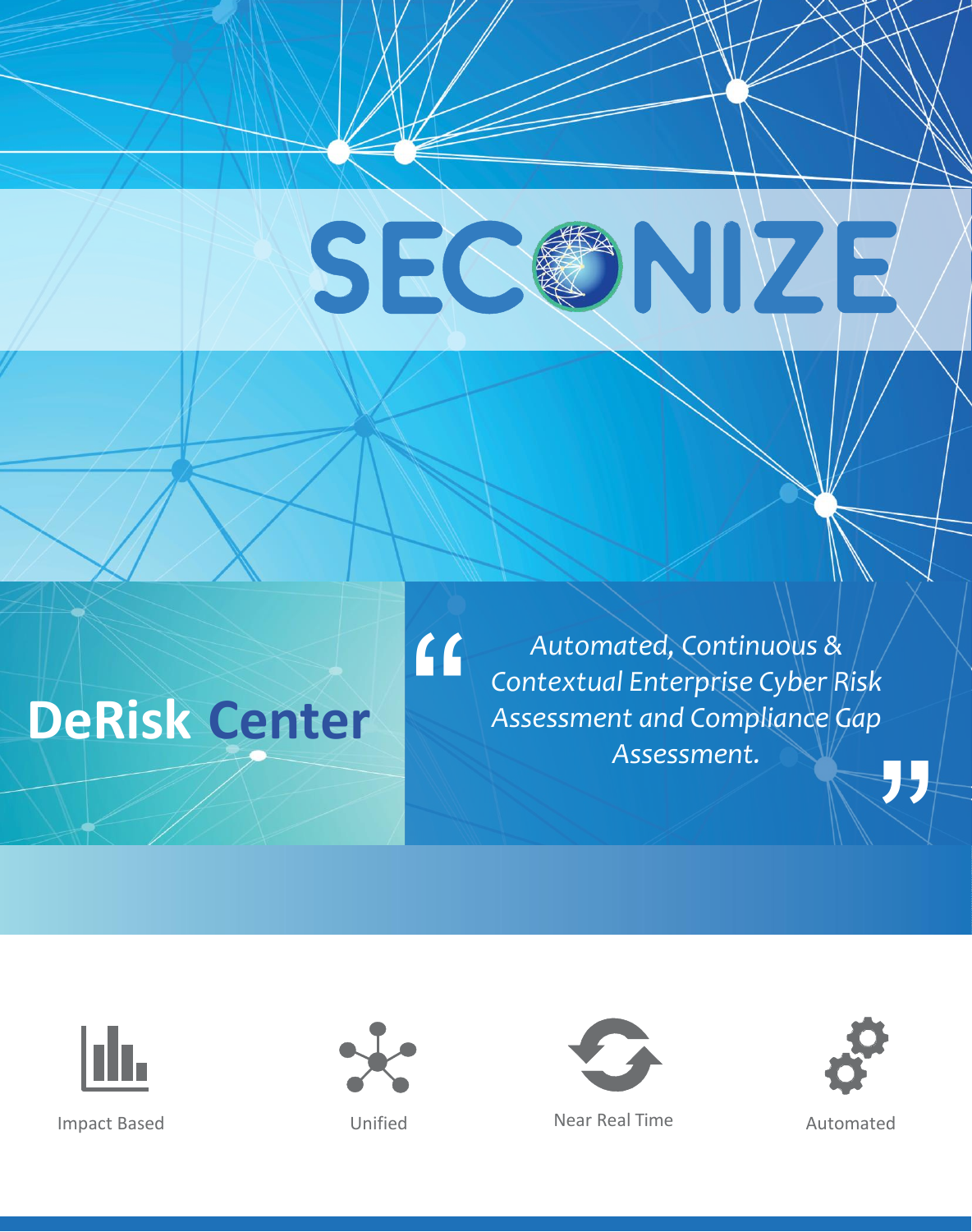*While digitization has created new opportunities for enterprises it has also exposed them to sizeable Risk. The business impact of such cyber Risk being huge, assessing and reaching an acceptable level of Risk and prioritizing remediation becomes imperative.*

*Automated, continuous, contextual Risk Assessment methodologies capable of providing a unified view across complex IT infrastructure is the need of the hour.*

### Introducing DeRisk Center By **SECONIZE**



*DeRisk center is a comprehensive Risk Assessment product that leverages analytics, business context, and automation to proactively identify Risks, ahead of a security breach.*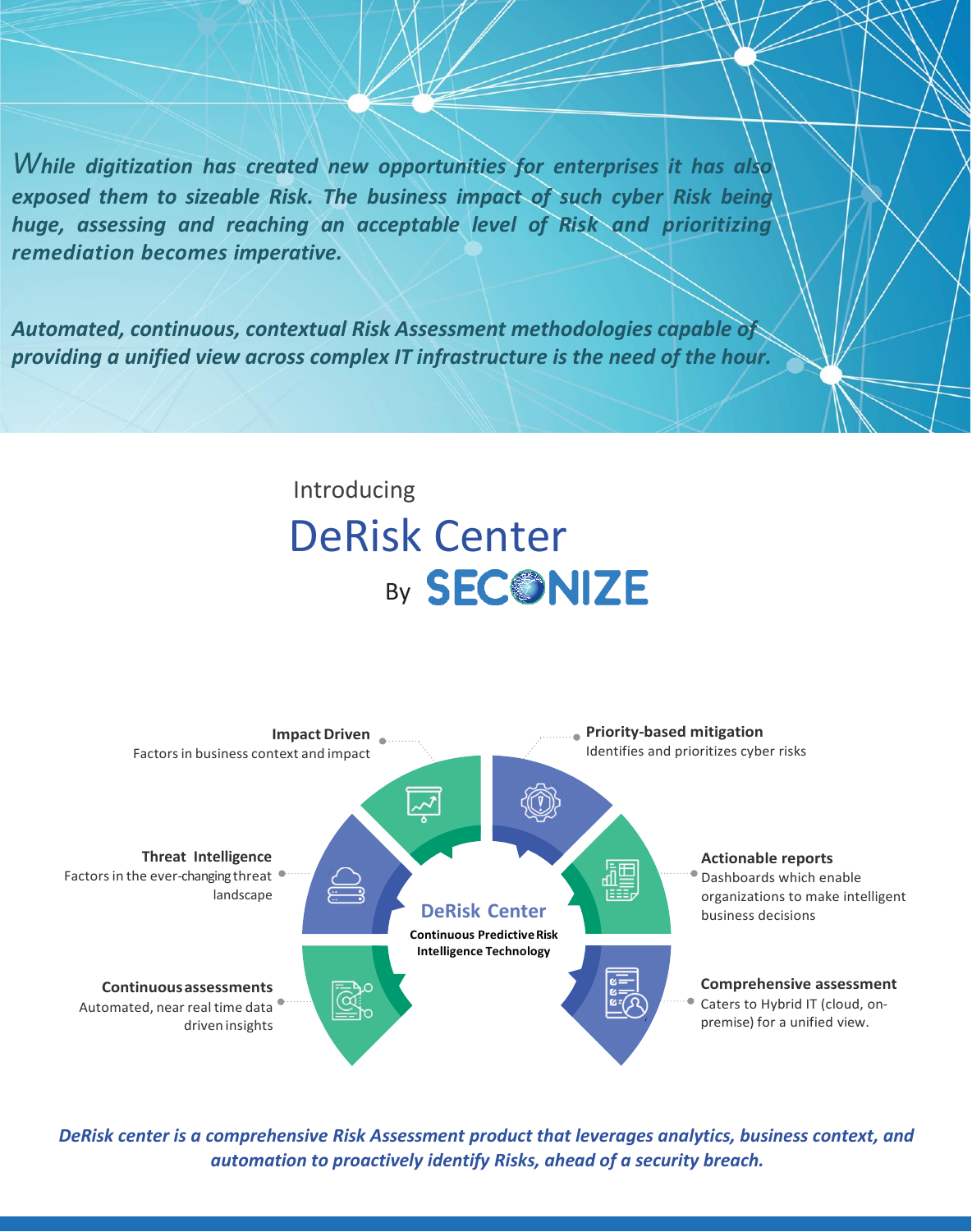### **DeRisk Center** - Enterprise IT Risk and Compliance Product

#### DeRisk Center provides a low touch simplified IT risk management with following benefits:

- 
- 
- 
- 
- 
- ✓ *Predictive Risk Intelligence* Patent pending technology leverages advanced AI algorithms
- Continuous Risk Assessments Helps to evaluate the defenses constantly and mitigate the evolving threats
- Contextual Risk Analytics Factors multiple business facets to make it relevant to the organization
- **Prioritized Remediation** Optimizes Cyber security Investments
- ✓ *ComplianceAutomation* Like ISO27001-2013,HIPAA,NIST CSF,PCI-DSS,RBI amongothers







Automated, continuous and contextual IT risk and compliance management SaaS product that considers the business impacts of the threats allowing organizations to make intelligent decisions around where to focus their scare resources in cyber security prevention.

Enables executives to know their organizational risk profile, CISO to have a real time visibility across the infrastructure, and the IT teamsto know the root cause and itsremediation.

Empowers enterprises to proactively manage their cyber risks, prioritize remediations, optimize security spending and ensure compliance.

*Cloud based Holistic Automated and Continuous enterprise IT risk assessment product which*

- *- evaluates the business risk for an organization*
- *- resulting from its vulnerable digital assets*

#### *It's automated and data driven approach enables*

- *- organization achieve an acceptable risk level*
- *- by prioritizing the appropriate remediation*